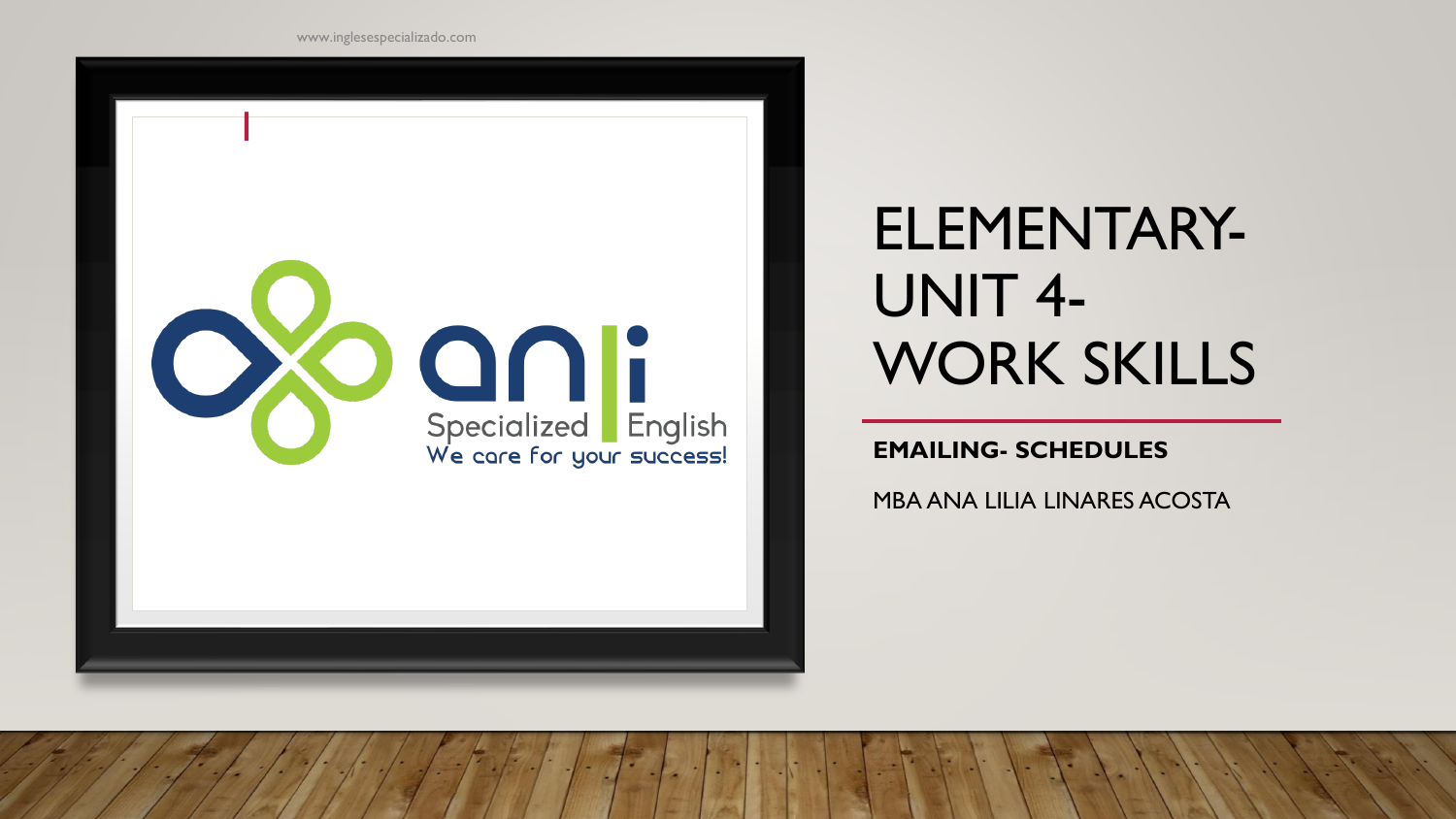www.inglesespecializado.com

## AGENDA: 2



### 1. Ordering facts

2. Key words for schedules and plans for travels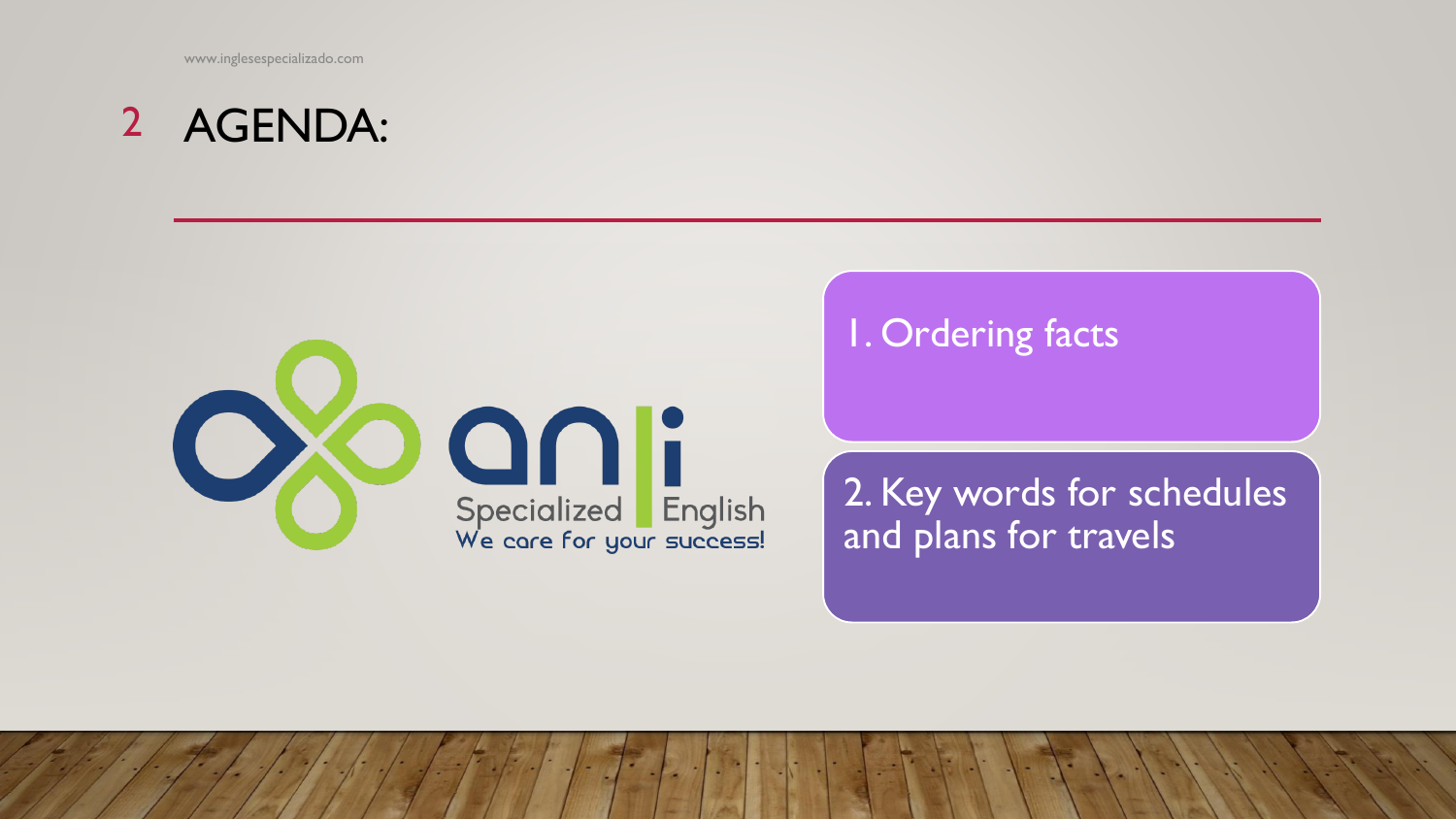#### 1. ORDERING FACTS 3



#### **Greeting**

- 2. I´m writing to confirm/check/discuss/analyze… (always is verb: writing + to + verb in infinitive)
- 3. Statements: "Your flight arrives/The bus departs/My plane arrives..." You can use present simple for routines in your trip. For these statements you can use possessive pronouns + noun of belonging + verb in present simple.
- 4. You can use "then" after 3 previous statements.
- 5. For finishing you may use: "finally, at the end of the day you have:..., The meeting finishes..."
- 6. We use: "we look forward to your visit/trip/stay/exam..."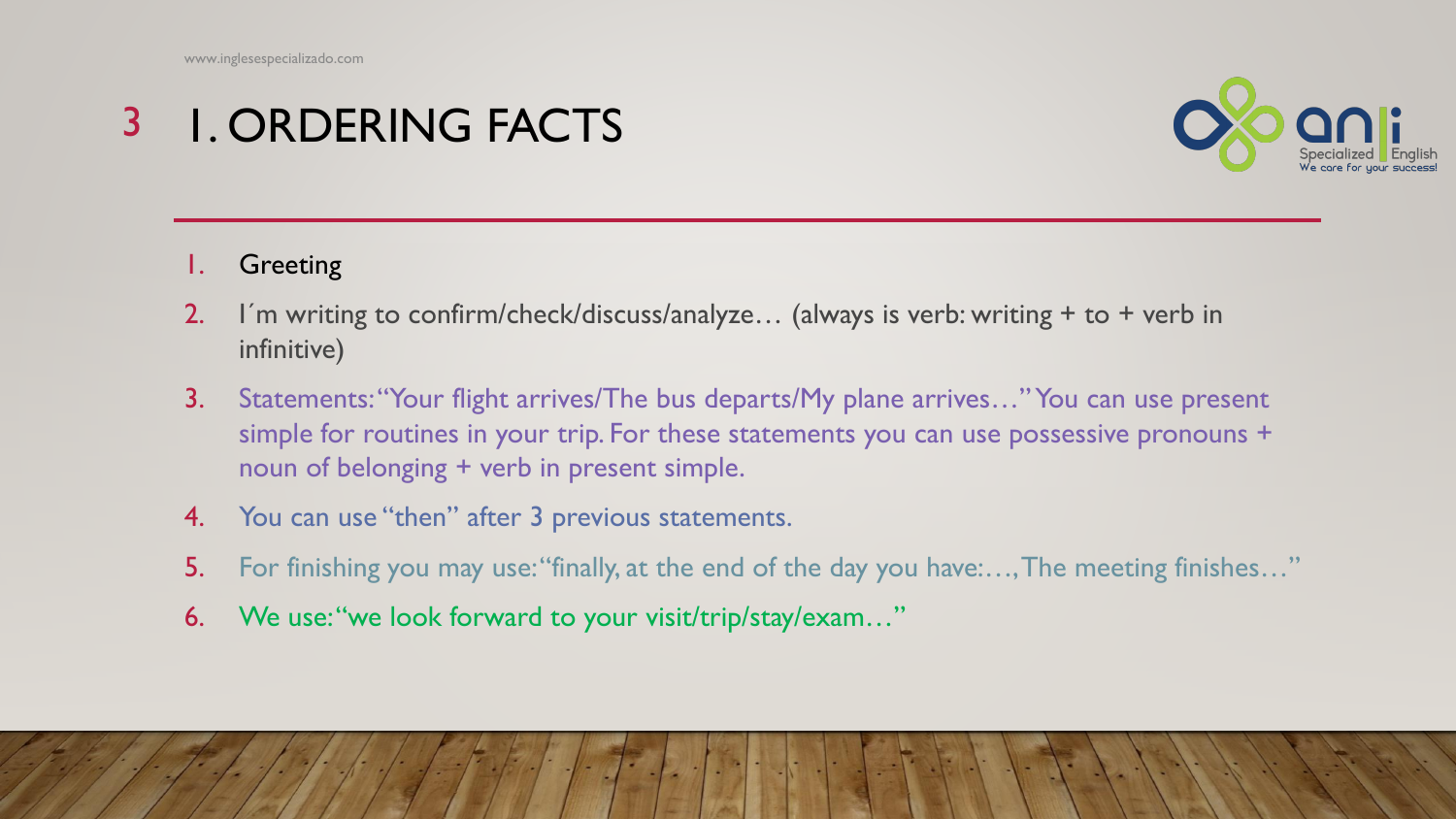### PRONOUNS



| <b>SUBJECT</b> | <b>OBJECT</b> | <b>POSSESIVE</b><br>(adjectives) | <b>POSSESIVE</b> | <b>REFLEXIVE</b>  |
|----------------|---------------|----------------------------------|------------------|-------------------|
|                | <b>ME</b>     | <b>MY</b>                        | <b>MINE</b>      | <b>MYSELF</b>     |
| YOU            | YOU           | <b>YOUR</b>                      | <b>YOURS</b>     | <b>YOURSELF</b>   |
| <b>WE</b>      | <b>US</b>     | <b>OUR</b>                       | <b>OURS</b>      | <b>OURSELVES</b>  |
| <b>THEY</b>    | <b>THEM</b>   | <b>THEIR</b>                     | <b>THEIRS</b>    | <b>THEMSELVES</b> |
| <b>HE</b>      | <b>HIM</b>    | <b>HIS</b>                       | <b>HIS</b>       | <b>HIMSELF</b>    |
| <b>SHE</b>     | <b>HER</b>    | <b>HER</b>                       | <b>HERS</b>      | <b>HERSELF</b>    |
| ΙT             | IΤ            | <b>ITS</b>                       | <b>ITS</b>       | <b>ITSELF</b>     |

Yesterday **I** was sending the email to **her** around 9 p.m., but **my** computer didn´t work, so **I** fixed **it** by **myself**. **It** took **me** 2 hours to fix **it**, but at the end the glory was **mine** (because **I** saved money in the reparation costs and **I** could send the email to **your** boss).

1ba Ana Lilia Linares Acosta

[www.inglesespecializado.com](http://www.inglesespecializado.com/)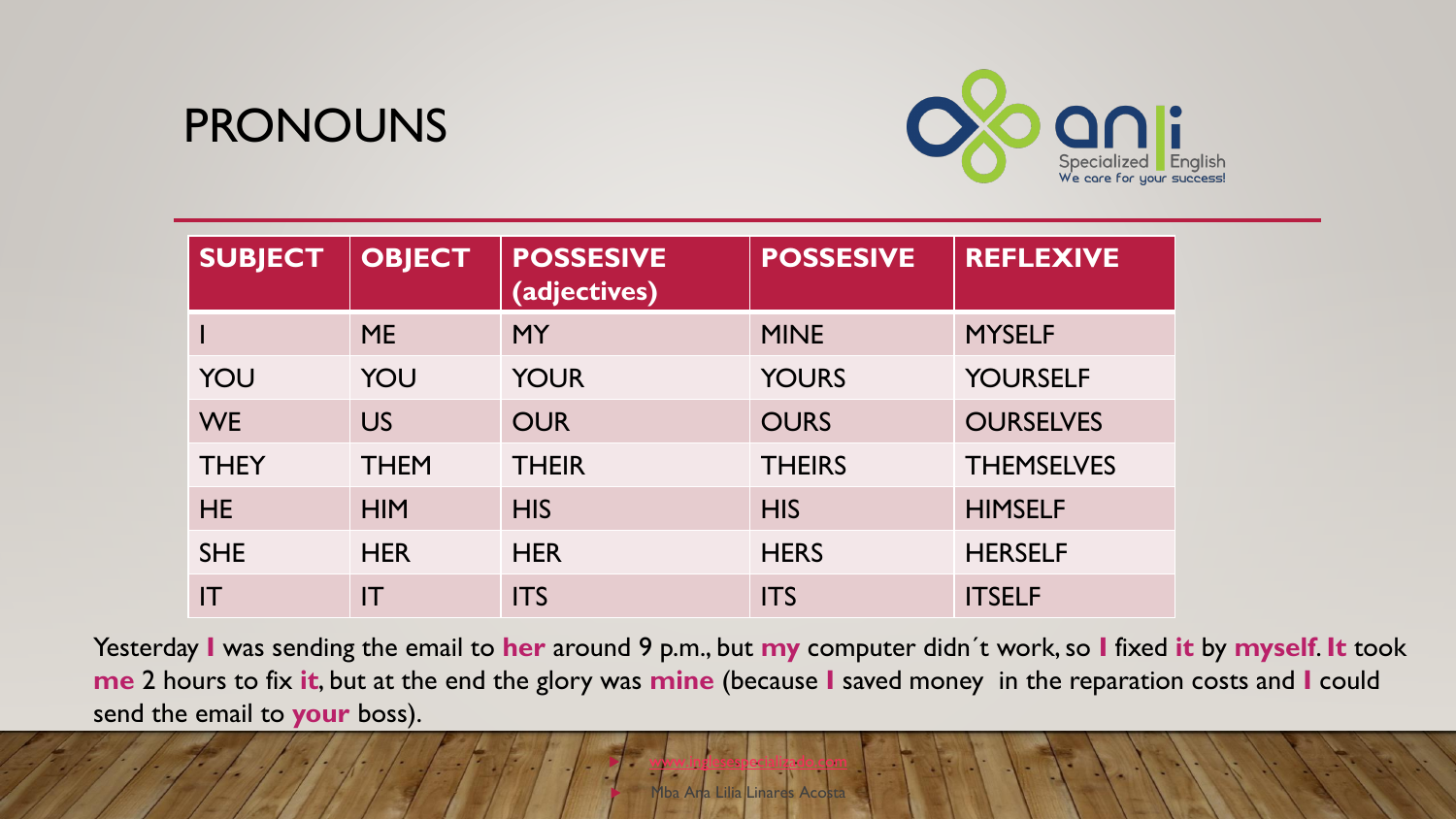### 2. KEY WORDS FOR SCHEDULES AND PLANS FOR 5 **TRAVELS**

- 1. Present simple for routines in your travel´s agenda
- 2. Flight **arrives at**: 9 am
- 3. First meeting **starts at**: 1 p.m.
- 4. Second meeting **starts/begins-finishes at**: 2 p.m.
- 5. Return flight **leaves at**: 12 p.m.